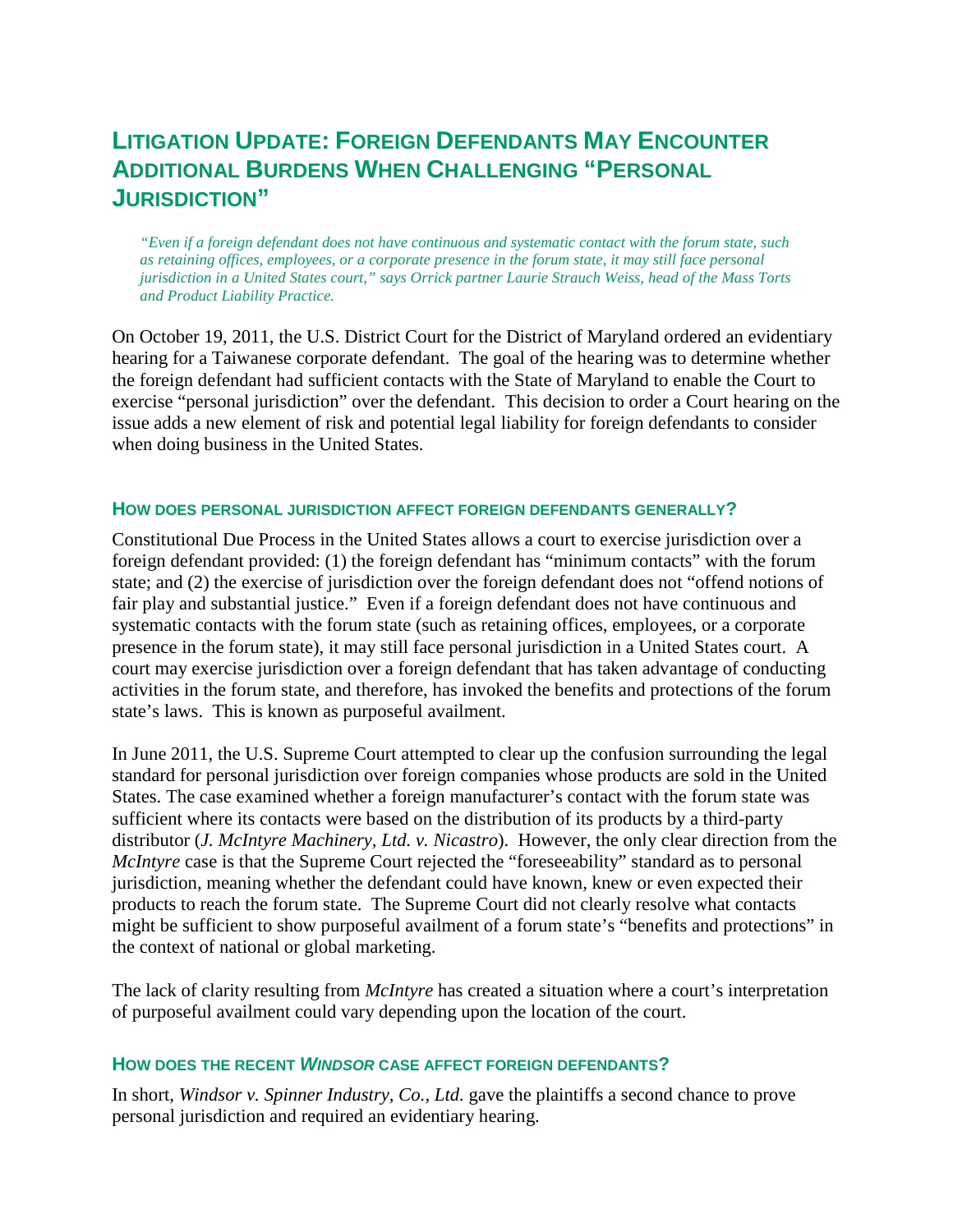The U.S. District Court for the District of Maryland ordered that an evidentiary hearing be scheduled to determine what contacts a Taiwanese corporate defendant had with the State of Maryland. Due to the injury that the plaintiffs' toddler son sustained when the front wheel of his bicycle dislodged, the plaintiffs brought a products liability lawsuit against several defendants. The defendants included Joy Industrial Company, a Taiwanese corporation that designed and manufactured bicycle components. More specifically, the component known as the "quick release skewer" was the alleged defective component that caused the bicycle accident. Joy sold its products to third-party distributors who marketed them in every state in the United States; however, Joy had no direct contacts with the State of Maryland.

Joy moved to dismiss all claims against it for lack of personal jurisdiction. Under the Federal Rules of Civil Procedure, a defendant may move to dismiss claims before being required to file any responsive pleadings. Generally, a foreign defendant may challenge personal jurisdiction through filing motions and does not need to be concerned with the prospect of being hauled into court for evidentiary hearings at such an early stage in the case.

With respect to Joy, the district court framed the issue as follows: *Can a state exercise personal jurisdiction over a foreign corporate manufacturer when the only connection rests on the thirdparty distributor selling its products in that state*? The court determined that the plaintiffs had failed to prove in their legal motion papers that the court could exercise personal jurisdiction over Joy. However, instead of outright granting Joy's motion to dismiss, the district court gave the plaintiffs a second chance to prove that Joy's contacts with the State of Maryland were such that the court could exercise personal jurisdiction over Joy. The court allowed an evidentiary hearing at which all interested parties could present arguments and testimony on the issue of the foreign defendant Joy's contacts directed to the State of Maryland.

## **WHAT DOES THIS DECISION MEAN FOR FOREIGN DEFENDANTS IN FUTURE CASES?**

Although the district court ultimately found in Joy's favor after an evidentiary hearing on November 29, 2011, this case provides instruction to foreign defendants for several potential reasons.

- Foreign defendants should be aware that some courts may be more lenient than others. Each court could potentially approach this issue differently, particularly because of the confusion surrounding what constitutes purposeful availment in the global markets. This means that some courts have different thresholds for determining what constitutes sufficient contact with the forum state and when a state can exercise personal jurisdiction over a foreign defendant.
- Challenging personal jurisdiction through dispositive motions alone may not be sufficient for a foreign defendant to have a claim against it dismissed. Foreign defendants may need to further engage in a case by preparing for evidentiary hearings at which both evidence and argument is presented to challenge personal jurisdiction.
- From a general perspective, foreign defendants should be aware that the U.S. Supreme Court decision in *McIntyre* is in many ways limited in its applicability to cases that have a similar factual scenario. Foreign defendants should look toward the law developing